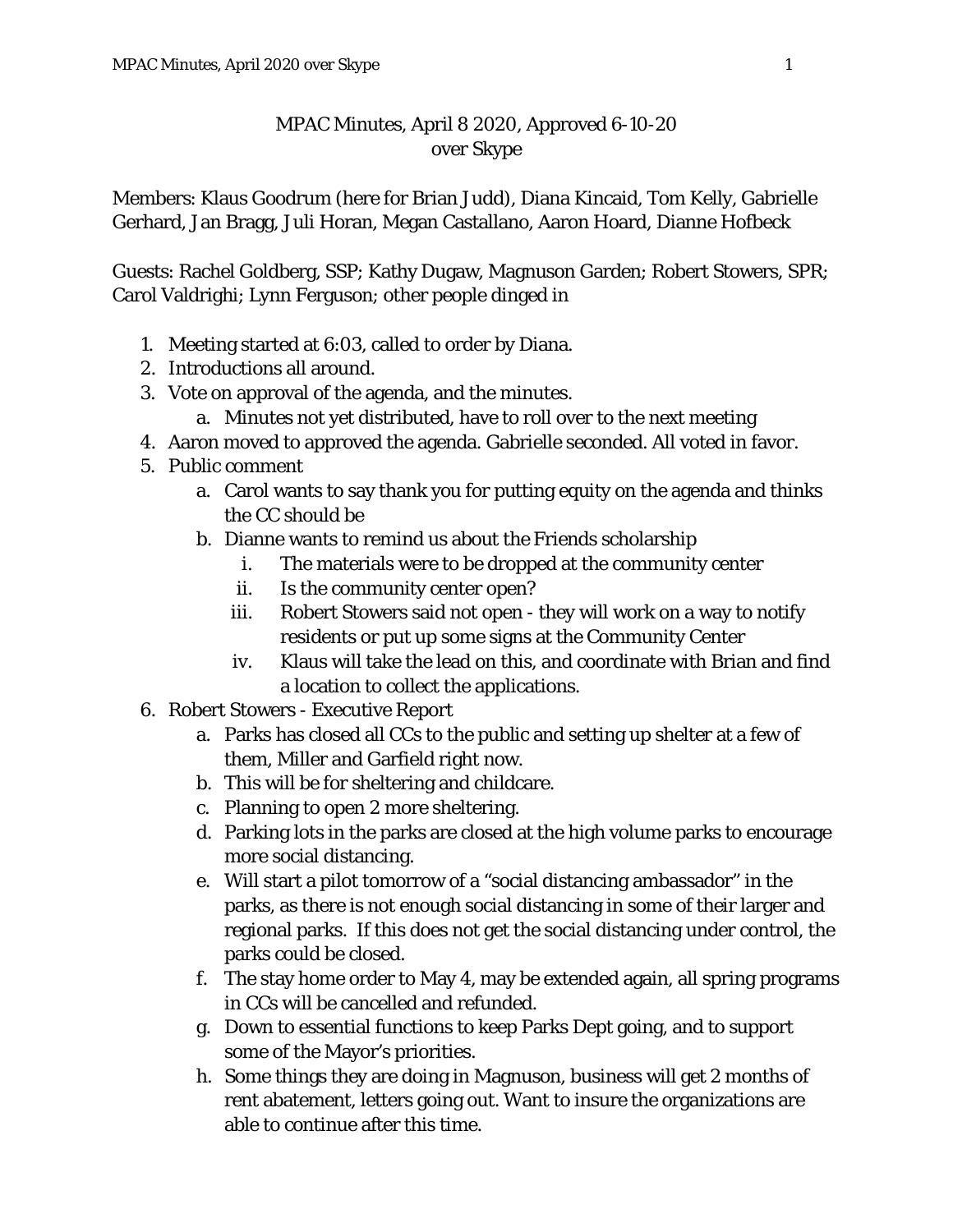- i. More staff checking doors and making sure spaces are secure. More security patrols. Trying to keep all staff, at home, working.
- j. Questions:
	- i. Has there been much vandalism? less but more graffiti.
	- ii. Financial impacts? Not clear what those will be just yet. Some savings measures will be implemented. Possibly not filling some positions. This will be challenging. None of the seasonal workers have been hired.
	- iii. Fields? Some minimal field maintenance is being done, not many staff.
	- iv. Childrens' not using lot? Is this a loss of revenue? Depends on the contract. Klause says still using lot, no shuttles, they will also get the rent relief.
	- v. Comments from Diana on Social Distancing. People seem very attentive to this, being careful. Ponds area seems to be an issue, also biking on Kite Hill. Others agree with some of these points. Multiple dogs off-leash also an issue.
- 7. Klaus Goodrum filling in for Brian Judd, repeating some of Roberts items
	- a. All facilities closed till May 4.
	- b. Parking lots closed to discourage groups and events
		- i. Some lots still open for tenants
	- c. All events, rentals and programs cancelled
	- d. Encouraging people to reschedule but hard to know how/when to do that
	- e. Staff told to prepare to be reassigned at any time, but keep working till then.
	- f. Two CCs working as shelters, 2 more to come online
	- g. Spread sheet on the website with info from tenants, on their current situations
	- h. 2 months rent relief for artists and nonprofits.
	- i. Strategic plan Brian will update in May
	- j. Tennis Center contract discussions on hold
	- k. Brig 406, still under renovation, scheduled now being re-evaluated for when it can be finished, hope to be done by end of May working safely
	- l. Everyone is being flexible. Best way to reach him is by email.
	- m. Questions
		- i. Impacts on parking in North end of park? No.
		- ii. Garbage pickup? Yes being done, this is essential. Are crews picking up garbage on the ground? No that is not happening
	- n. Rodent Bait Boxes, Jan wants to give update
		- i. Eagle Pest Eliminators has the contract with the City. Only one Parks is paying for. Topic will have to be picked up again after Covid19 issues. Old boxes should be removed as well. But on hold.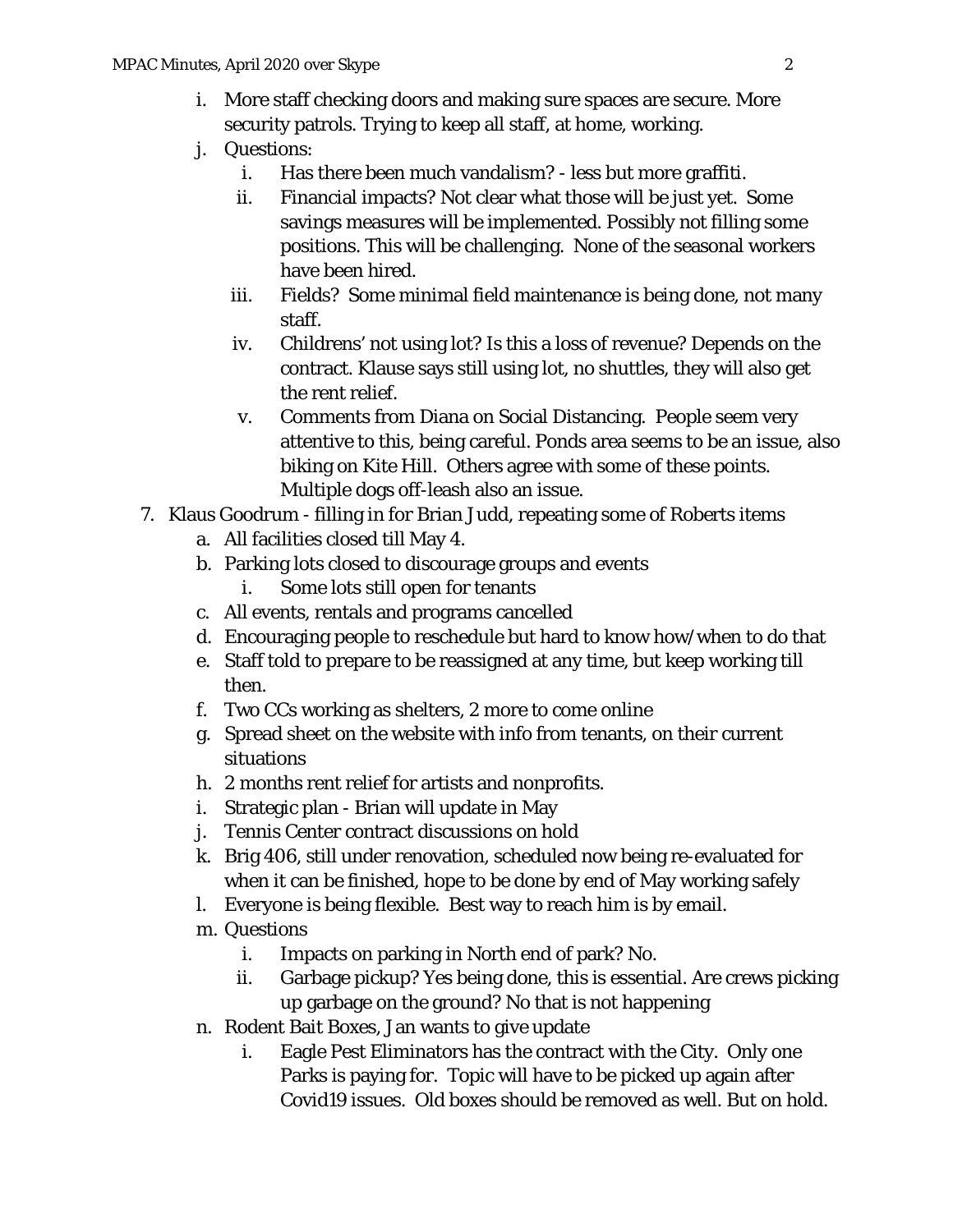- ii. UW, Solid Ground, Mercy Housing all have their own property and their own contracts.
- iii. Aaron shared that they are trying to get their bait boxes aligned with what the city is doing. Jan shares that Solid Ground is also looking at this.
- 8. Equity and Social Justice at Magnuson
	- a. Diana had discussed with Brian some training did when on the Parks Board, thinks it was very constructive, and talking about doing some of this with the committee
		- i. Thinks this could help MPAC have more connection with the residents and help work at helping to desegregate the communities in the area.
		- ii. Part of this problem is structural. Diana has also talked with Humberto. Saw good interaction when there were the CC open houses, how to improve that?
	- b. Comments?
		- i. These are complex issues, geographic and structural
		- ii. Public benefit was originally supposed to help to address some of these issues. Playfield are also very separate, would be nice to improve access to teams and playfield use for residents.
		- iii. This training is valuable for the committee, how to spread these concepts to a broader level of the community.
		- iv. The role of the community center as a place to be welcoming for the community, what is the status of the renovations. Klaus shares that it is on the schedule to start at the end of this year.
		- v. Mercy Housing open house was also a time for interaction with different communities, it was well attended.
- 9. Priorities and Action steps
	- a. Considering organizing these items in terms of categories, building off list sent out in February or March
	- b. For example under arts, art exhibits, events, theater
	- c. Then walking loop, in a category w fitness, accessibility
	- d. Infrastructure, signage, lighting, parking structures, bathroom, QR codes
	- e. Native Peoples recognition
		- i. Needs to begin with conversations at a higher level.
	- f. Diane will distribute a copy of this out.
	- g. Possible future action steps?
	- h. Comments
		- i. Some of these items are on the to do list already
		- ii. Future budget challenges
		- iii. Tom: The natural areas got dropped off the above list. Gabrielle: it's still on there. Put the wet lands and the water issue back on the